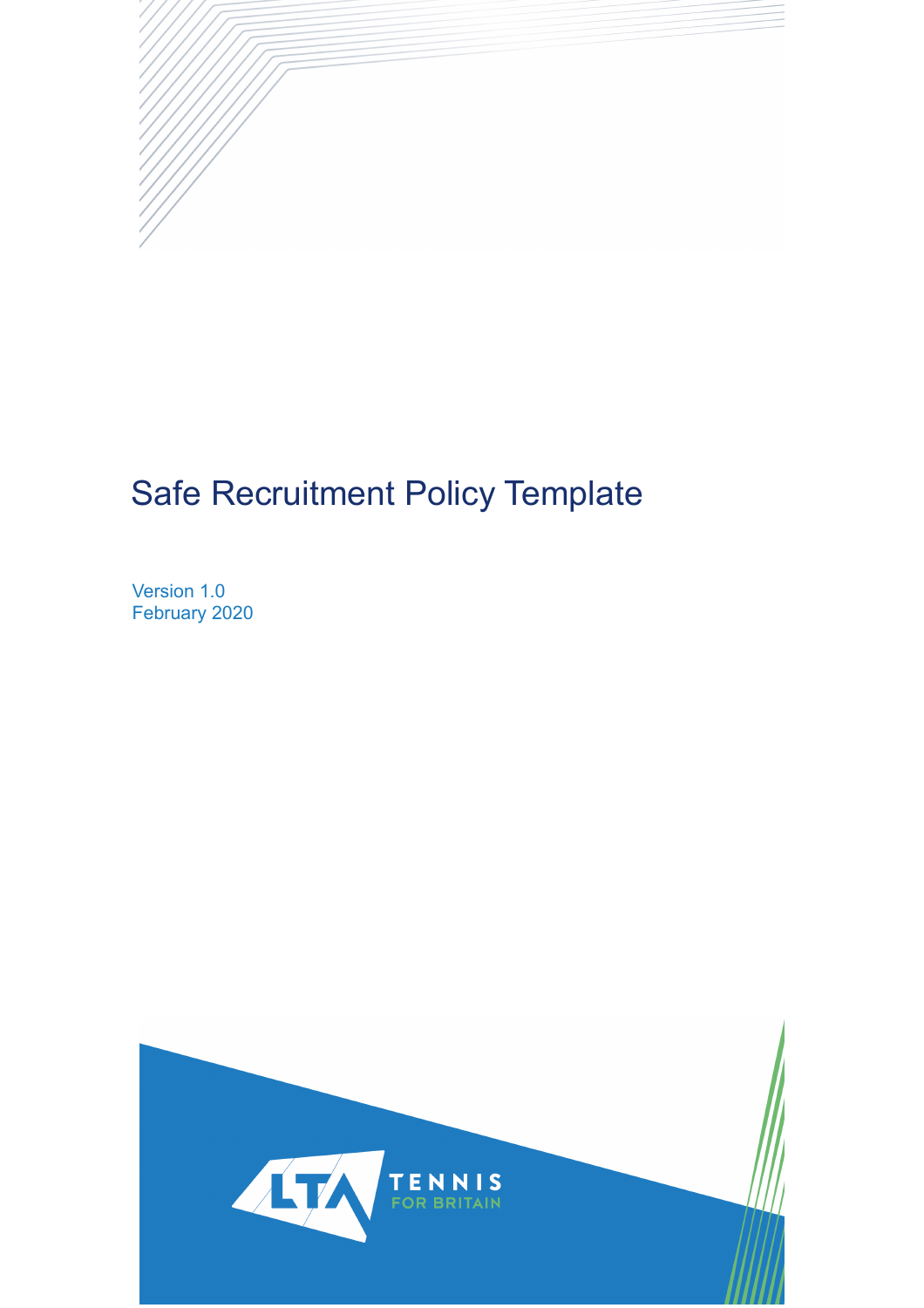## SAFE RECRUITMENT POLICY TEMPLATE

Tennis Cornwall is committed to safeguarding children (anyone under 18) and adults at risk. Tennis Cornwall complies with National Safer Recruitment Procedures and relevant legislation to ensure a consistent and thorough recruitment process. Tennis Cornwall conducts Disclosure and Barring Service (DBS) checks on applicable positions as part of this process.

The aim of the Safer Recruitment policy is to help deter people who might abuse children or adults at risk from applying for roles where they will have access to those vulnerable groups.

Individuals involved in the recruitment and selection of staff are responsible for familiarising themselves with and complying with the provisions of this policy.

This Policy shall be applied consistently in relation to all staff regardless of age, disability, gender reassignment, marital or civil partnership status, pregnancy or maternity status, race, religion or belief, sex, or sexual orientation.

#### RECRUITMENT PROCESS

If a role involves working with children (anyone under 18) or adults at risk, the role requirements will be carefully reviewed to determine if a DBS check is required.

We will advertise for any vacant positions and any adverts and/or job descriptions will refer to any requirements to complete the appropriate DBS check.

All applicants are required to complete a standard application process to ensure they have all the information they need about our organisation, including the advertised role and to ensure we can assess their suitability for the role. This process will provide us with essential information such as employment history (either paid or voluntary), further education background, academic or vocational qualifications.

During the application process applicants are asked to confidentially selfdisclose any unspent criminal offences or child protection investigations. If the role requires an enhanced DBS check, we will also ask applicants to disclose any unprotected spent offences. Where the information raises a safeguarding concern, details will be shared with the LTA Safeguarding Team.

We will take reasonable steps to confirm the applicants' suitability for the role, including; verifying qualifications and professional memberships, assessing skills and relevant experience. All applicants will be asked to provide an explanation for any significant gaps or repeated changes in employment

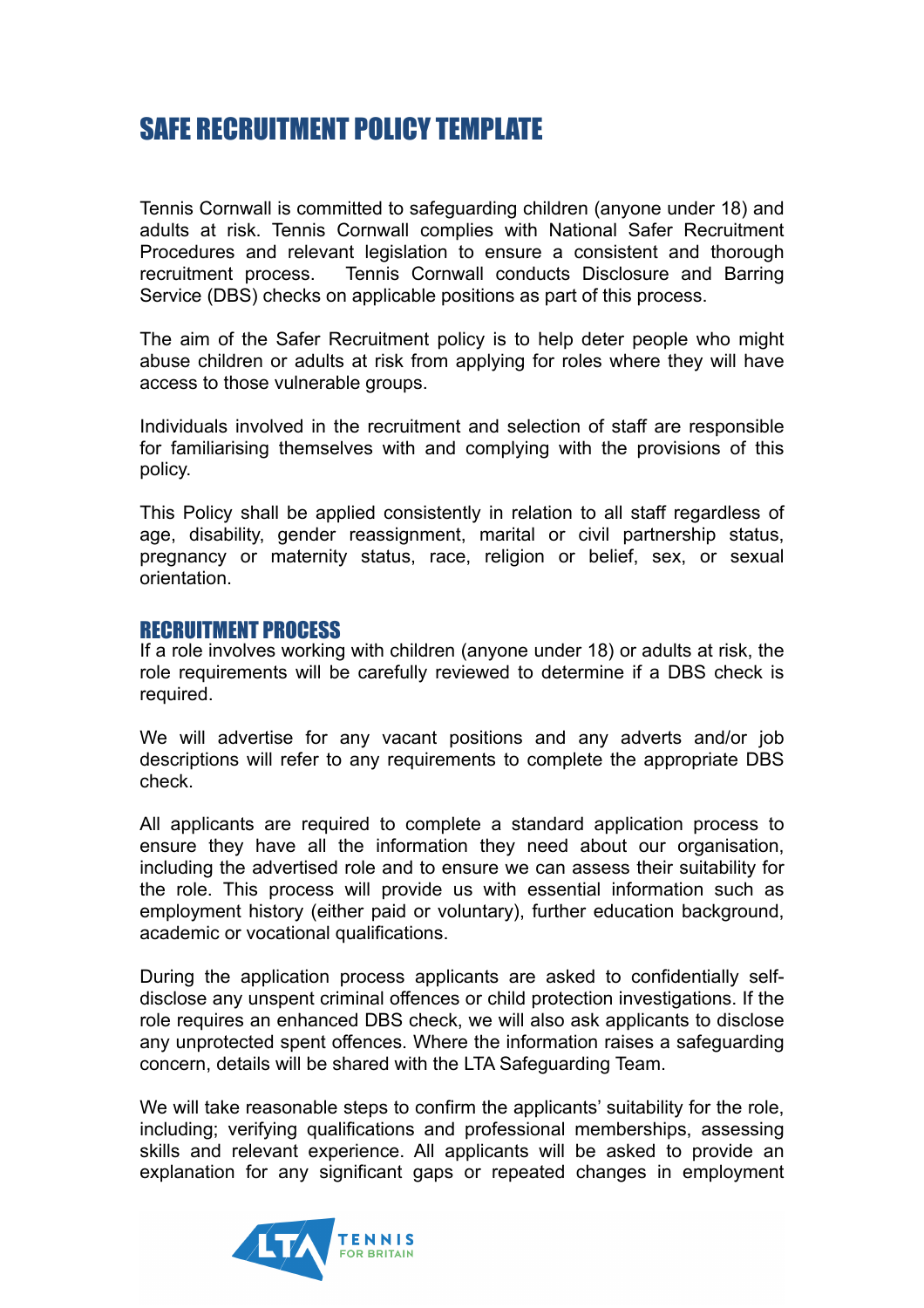history where no reasons have been provided on their application. We may also ask interview questions which are designed to allow candidates to demonstrate the attitudes and values that people working with children need to have.

Applicants will be asked to provide contact details of people willing to act as a referee during the application process. References are normally sought after a conditional offer of employment or engagement has been made, however there may be occasions when we ask applicants for their consent to contact a referee before an offer of employment or engagement has been made. All conditional offers of employment or engagement are subject satisfactory completion of all vetting processes including references.

Tennis Cornwall provides an induction programme for all new staff which includes our safeguarding policies and procedures. As part of the induction process all new staff are required to complete an initial probationary period to ensure that their conduct, performance, behaviours and attendance meet the required standards.

#### DBS CHECKS

Any individual intending to work in Regulated Activity with children, young people or adults are required to complete an Enhanced DBS check and Barred List check before commencement of employment or engagement and at least every 3 years during their employment or engagement.

Regulated activity is work that a barred person must not do. It is defined in the Safeguarding Vulnerable Groups Act 2006 (SVGA) which has been amended by the Protection of Freedoms Act 2012 (PoFA).

Any individual intending to work in a role which involves work with children or adults at risk but is not defined as Regulated Activity will be required to complete an Enhanced DBS check before commencement of employment or engagement and at least every 3 years during their employment or engagement. [club/county] will regularly monitor the specific nature of roles and whether they are defined as Regulated Activity.

All conditional offers of employment or engagement are subject to receipt of a satisfactory DBS check completed through the LTA, and an Overseas Criminal Record check if appropriate.

In order to minimise risk, if a role is not defined as Regulated Activity but requires an Enhanced DBS check and this check takes much longer than anticipated, in exceptional circumstances where a delay in employment or engagement may cause significant operational difficulties the [Chair/Manager/ Secretary] may authorise an individual to commence their work in a supervised capacity. However this does not apply to roles considered as working in Regulated activity.